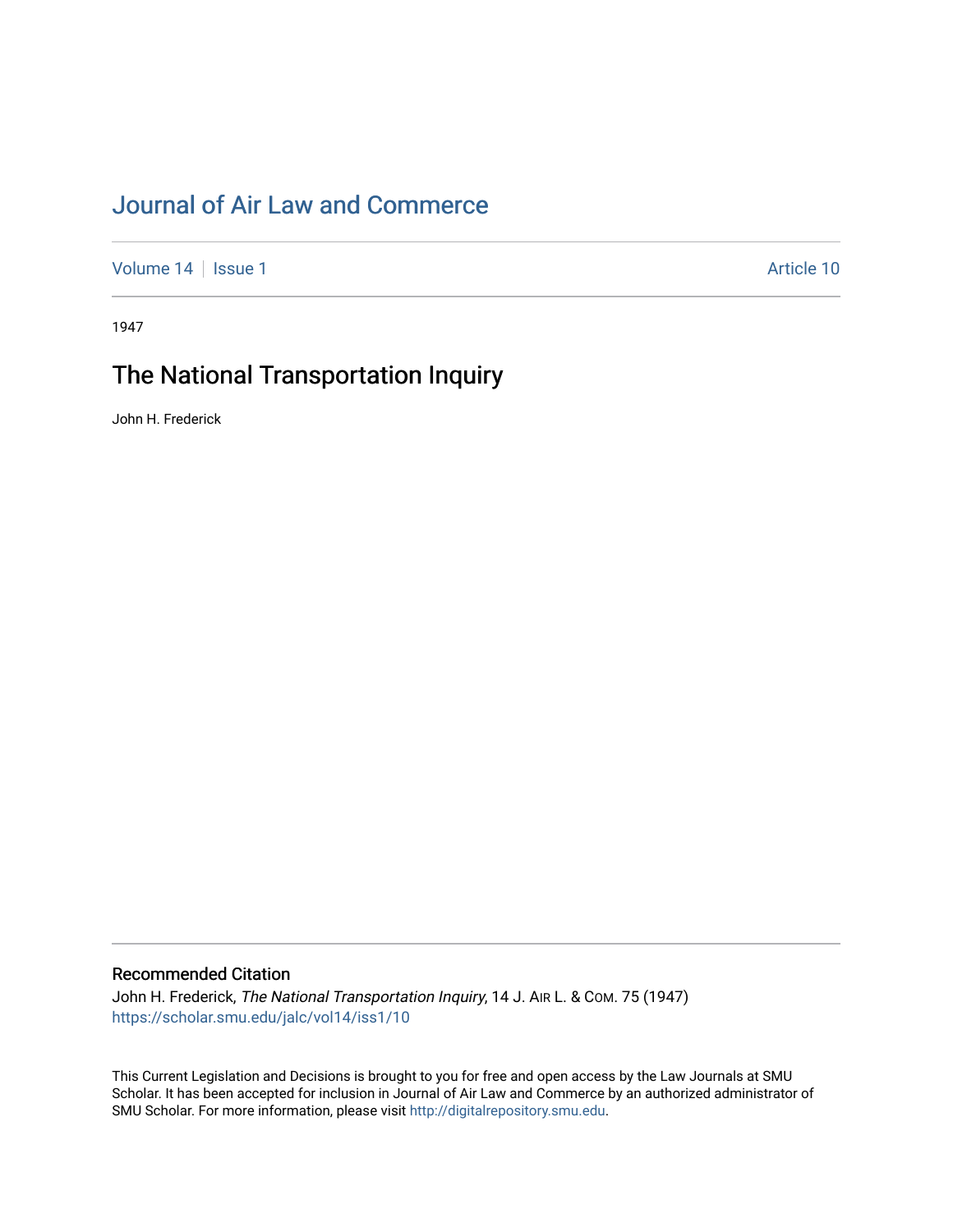## FEDERAL

### **THE NATIONAL TRANSPORTATION INQUIRY**

#### **By John H. Frederick\***

**N** July, 1945 the Subcommittee on Transportation of the House Committee on Interstate and Foreign Commerce sent a list of suggested topics dealing with the postwar national transportation problem to some 22,000 companies, trade associations and individuals. By about a year later nearly five hundred statements were in the hands of the subcommittee each discussing several of the suggested topics or presenting information of value on other aspects of the transportation situation. It might be noted, that the number of replies received was not necessarily indicative of their value since trade and other associations arranged with their memberships to avoid duplication and differences of opinion within an industry by filing statements representing the sentiments of large groups.

All statements received were carefully read and classified according to the topics covered by the inquiry. A survey of the material submitted was the first step in discovering any defects and injustices prevailing under existing transportation laws and proposals of remedies therefor. It was the thought of the Subcommittee that the seeking of such opinions was the first step toward adjusting legislation and administrative control to an entirely new set of transportation conditions and that it might be a means of focusing the thoughts of leaders in the transportation field upon their own responsibilities, apart from legislation, in meeting the post-war situation in their industry.

Among all the topics covered by the survey and on which comments were received, certain ones stood out as most significant. None of these was particularly new, but they were all disturbing particularly at this time either to the transportation industry as a whole or to particular segments of it. All are matters of national transportation policy, as distinct from matters of management, and as such demand thorough investigation in order to dispose of them in so far as practicable either through legislation or through discovery that they are not as great or important as they seem. These problems are:

1. Whether or not the regulation of all common carrier forms of transportation should be centralized in the Interstate Commerce Commission either as presently organized or under a reorganization. This question might well be considered under two heads: (a) for domestic carriers, (b) for combined domestic and foreign carriers.

2. The wisdom of control and operation of one form of carrier **by** another and, if permitted at all, under what circumstances and conditions. This is familiarly known as "integration."

3. Whether, under present conditions, the Federal government is warranted in continuing the promotion of one or more types of common carriers but not of others, and in granting aid to certain types but not to others; except on a self-liquidating basis.

4. The exemption of common carriers from the application of the anti-trust statutes where the activities in question are under the supervision of the Federal regulatory agency.

<sup>\*</sup> Professor of Transportation-at the University of Maxyland and presently Consultant to the House Committee on Interstate and Foreign Commerce directing the National Transportation Inquiry and writing the subcommittee report on the results of the survey. **0**